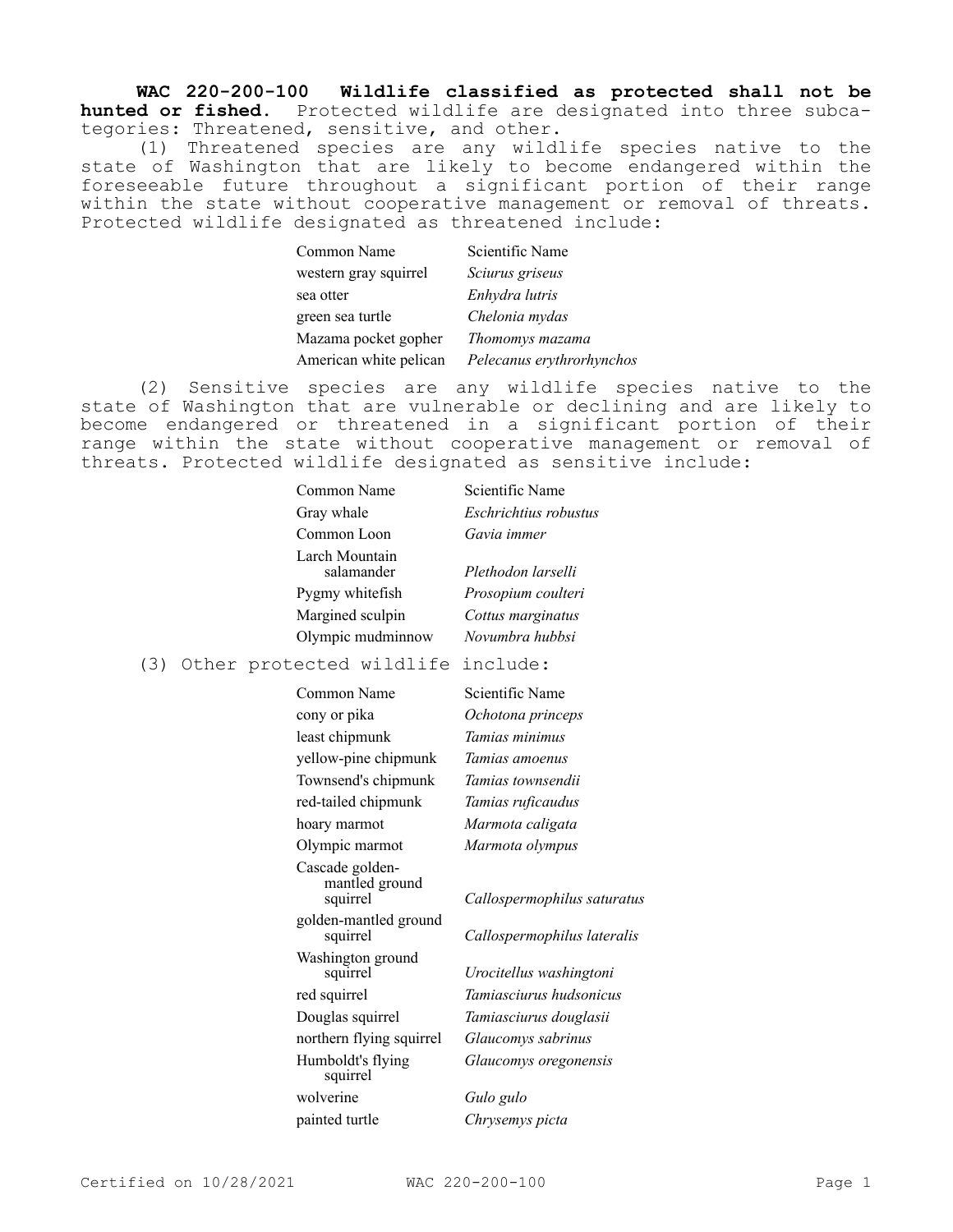## Common Name Scientific Name California mountain

kingsnake *Lampropeltis zonata*

All birds not classified as game birds, predatory birds or endangered species, or designated as threatened species or sensitive species; all bats, except when found in or immediately adjacent to a dwelling or other occupied building; mammals of the order *Cetacea*, including whales, porpoises, and mammals of the order *Pinnipedia* not otherwise classified as endangered species, or designated as threatened species or sensitive species. This section shall not apply to hair seals and sea lions which are threatening to damage or are damaging commercial fishing gear being utilized in a lawful manner or when said mammals are damaging or threatening to damage commercial fish being lawfully taken with commercial gear.

[Statutory Authority: RCW 77.04.012, 77.04.013, 77.04.020, 77.04.055, and 77.12.020. WSR 21-20-010 (Order 21-196), § 220-200-100, filed 9/23/21, effective 10/24/21. Statutory Authority: RCW 77.04.012, 77.04.055, 77.12.047, and 77.12.240. WSR 21-13-032 (Order 21-60), § 220-200-100, filed 6/10/21, effective 7/11/21. Statutory Authority: RCW 77.04.012, 77.04.013, 77.04.055, 77.12.020, and 77.12.047. WSR 18-17-153 (Order 18-207), § 220-200-100, filed 8/21/18, effective 9/21/18. Statutory Authority: RCW 77.04.012, 77.04.055, 77.12.020, and 77.12.047. WSR 17-20-030 (Order 17-254), § 220-200-100, filed 9/27/17, effective 10/28/17. Statutory Authority: RCW 77.04.012, 77.04.013, 77.04.020, 77.04.055, and 77.12.047. WSR 17-05-112 (Order 17-04), recodified as § 220-200-100, filed 2/15/17, effective 3/18/17. Statutory Authority: RCW 77.04.012, 77.04.055, 77.12.020, and 77.12.047. WSR 17-02-084 (Order 17-02), § 232-12-011, filed 1/4/17, effective 2/4/17; WSR 15-10-021 (Order 14-95), § 232-12-011, filed 4/27/15, effective 5/28/15. Statutory Authority: RCW 77.12.047, 77.12.020. WSR 08-03-068 (Order 08-09), § 232-12-011, filed 1/14/08, effective 2/14/08; WSR 06-04-066 (Order 06-09), § 232-12-011, filed 1/30/06, effective 3/2/06. Statutory Authority: RCW 77.12.047, 77.12.655, 77.12.020. WSR 02-11-069 (Order 02-98), § 232-12-011, filed 5/10/02, effective 6/10/02. Statutory Authority: RCW 77.12.047. WSR 02-08-048 (Order 02-53), § 232-12-011, filed 3/29/02, effective 5/1/02; WSR 00-17-106 (Order 00-149), § 232-12-011, filed 8/16/00, effective 9/16/00. Statutory Authority: RCW 77.12.040, 77.12.010, 77.12.020, 77.12.770. WSR 00-10-001 (Order 00-47), § 232-12-011, filed 4/19/00, effective 5/20/00. Statutory Authority: RCW 77.12.040, 77.12.010, 77.12.020, 77.12.770, 77.12.780. WSR 00-04-017 (Order 00-05), § 232-12-011, filed 1/24/00, effective 2/24/00. Statutory Authority: RCW 77.12.020. WSR 98-23-013 (Order 98-232), § 232-12-011, filed 11/6/98, effective 12/7/98. Statutory Authority: RCW 77.12.040. WSR 98-10-021 (Order 98-71), § 232-12-011, filed 4/22/98, effective 5/23/98. Statutory Authority: RCW 77.12.040 and 75.08.080. WSR 98-06-031, § 232-12-011, filed 2/26/98, effective 5/1/98. Statutory Authority: RCW 77.12.020. WSR 97-18-019 (Order 97-167), § 232-12-011, filed 8/25/97, effective 9/25/97. Statutory Authority: RCW 77.12.040, 77.12.020, 77.12.030 and 77.32.220. WSR 97-12-048, § 232-12-011, filed 6/2/97, effective 7/3/97. Statutory Authority: RCW 77.12.020. WSR 93-21-027 (Order 615), § 232-12-011, filed 10/14/93, effective 11/14/93; WSR 90-11-065 (Order 441), § 232-12-011, filed 5/15/90, effective 6/15/90. Statutory Authority: RCW 77.12.040. WSR 89-11-061 (Order 392), § 232-12-011, filed 5/18/89; WSR 82-19-026 (Order 192), § 232-12-011, filed 9/9/82; WSR